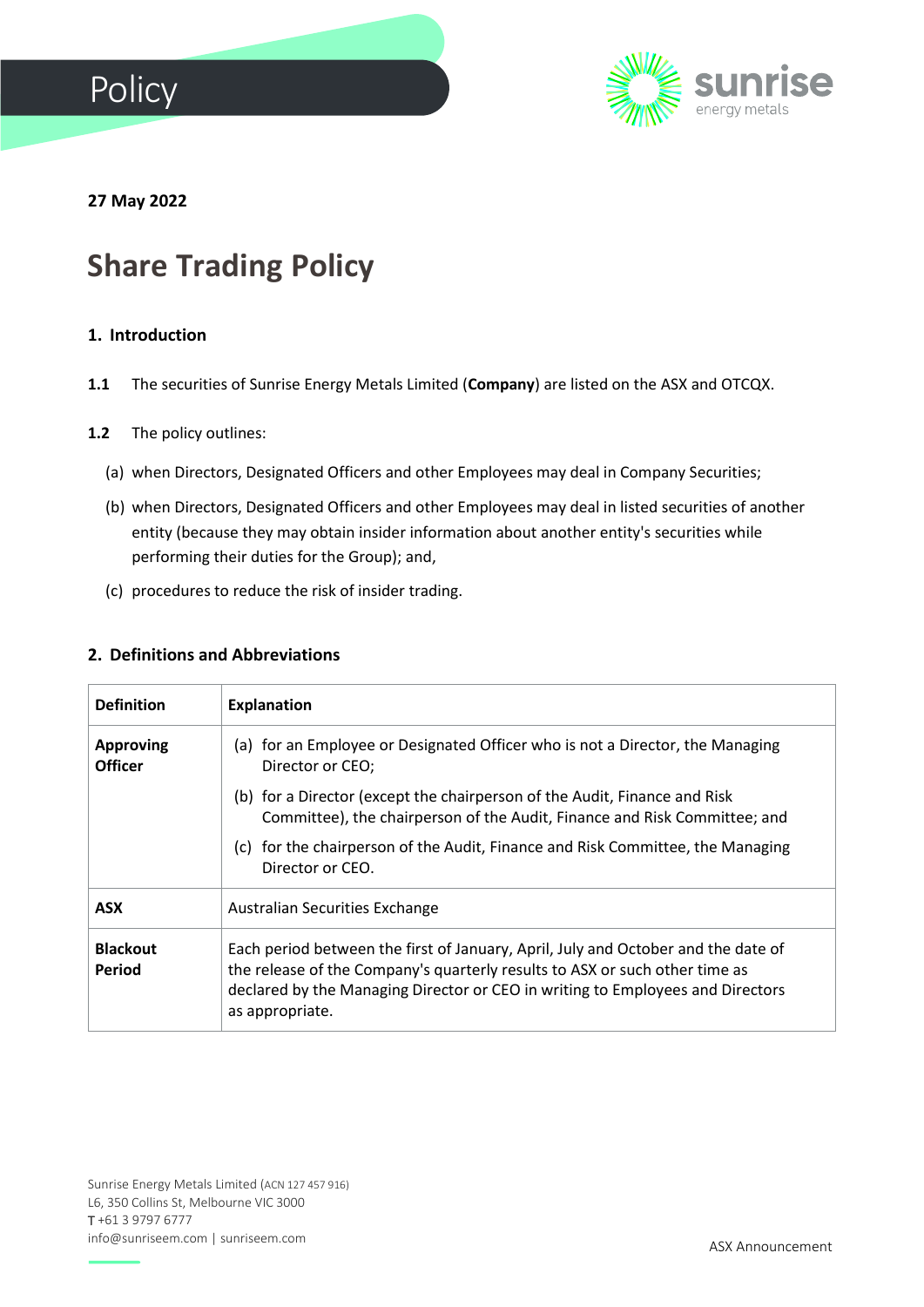| Company<br><b>Securities</b>                         | Includes:                                                                                                                                                                                                                |  |
|------------------------------------------------------|--------------------------------------------------------------------------------------------------------------------------------------------------------------------------------------------------------------------------|--|
|                                                      | (a) shares in the Company or a Group member,                                                                                                                                                                             |  |
|                                                      | (b) options over the shares set out in paragraph (a), but excludes the<br>conversion of options into the shares set out in paragraph (a) which can be<br>made at any time subject to the terms of the underlying option, |  |
|                                                      | (c) any other financial products of the Group traded on ASX or any other<br>market; and                                                                                                                                  |  |
|                                                      | (d) any derivative or associated instruments the value of which is determined<br>(in whole or in part) by any security listed in paragraph (a), (b) or (c).                                                              |  |
| <b>Designated</b><br><b>Officer</b>                  | A Director or senior executive engaged in the management of the Group,<br>whether as an Employee or consultant (i.e. key management personnel)                                                                           |  |
| <b>Employee</b>                                      | Group employees and any contractor or consultant who is regularly engaged by<br>the Group or has been engaged by the Group for at least two continuous weeks<br>over the past year.                                      |  |
| <b>Executive</b><br><b>Trading</b><br><b>Windows</b> | Each four week period after the date of:                                                                                                                                                                                 |  |
|                                                      | (a) 24 hours after the release of the Company's half year results to ASX;                                                                                                                                                |  |
|                                                      | (b) 24 hours after the announcement of the Company's full year results to<br>ASX; and                                                                                                                                    |  |
|                                                      | (c) 24 hours after the Company's annual general meeting.                                                                                                                                                                 |  |
|                                                      | or such other time as declared by the Managing Director or CEO in writing to all<br>Employees and Directors as appropriate.                                                                                              |  |
| Group                                                | The Company and each of its controlled entities.                                                                                                                                                                         |  |
| <b>Insider</b><br><b>Information</b>                 | The meaning given in clause 4.                                                                                                                                                                                           |  |

# **3. Insider Trading**

- **3.1** If a person has information about securities and the person knows, or ought reasonably to know, that the information is insider information, it is likely to be illegal for the person to:
	- (a) deal in the securities;
	- (b) procure another person to deal in the securities; or
	- (c) give the information to another person who the person knows, or ought reasonably to know, is likely to:
		- i. deal in the securities; or
		- ii. procure someone else to deal in the securities.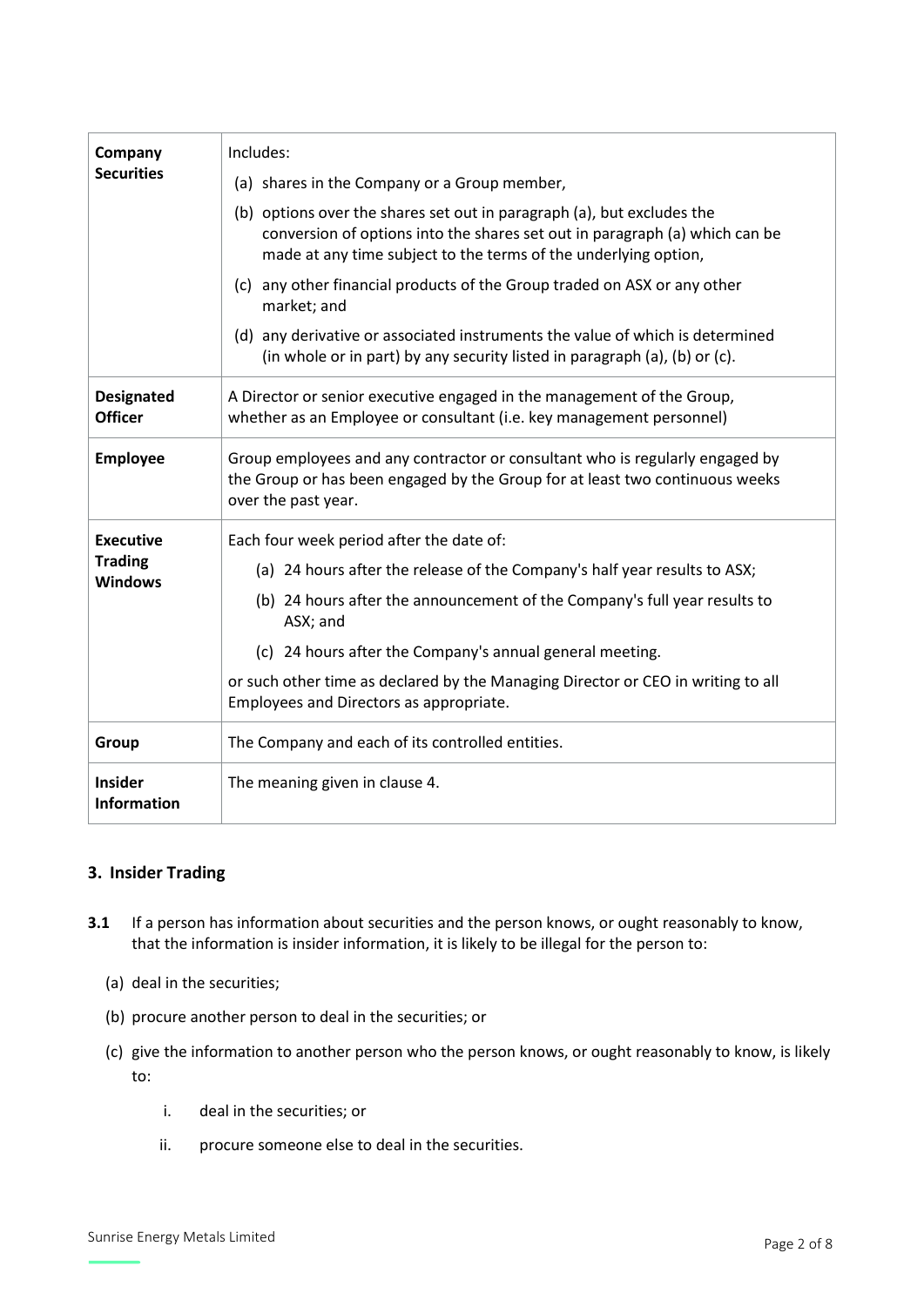- **3.2** Insider trading is a criminal offence. It is punishable by substantial fines or imprisonment or both. A company may also be liable if an employee or director engages in insider trading.
- **3.3** Insider trading may also attract civil penalties. A court may impose substantial pecuniary penalties for insider trading and order payment of compensation to persons who suffer loss or damage because of insider trading.

#### **4. What is Insider Information?**

- **4.1** Insider Information is information that:
	- (a) is not generally available; and
	- (b) if it were generally available, would, or would be likely to, influence persons who commonly invest in securities in deciding whether to acquire or dispose of the relevant securities.
- **4.2** Information is generally available if it:
	- (a) is readily observable;
	- (b) has been made known in a manner likely to bring it to the attention of persons who commonly invest in securities of the relevant type and a reasonable period for that information to be disseminated has elapsed since it was made known; or
	- (c) consists of deductions, conclusions or inferences made or drawn from information falling under paragraphs 4.2(a) or 4.2(b).

# **5. What is Dealing in Securities?**

- **5.1** Dealing in securities includes:
	- (a) applying for, acquiring or disposing of, securities;
	- (b) entering into an agreement to apply for, acquire or dispose of, securities; and
	- (c) granting, accepting, acquiring, disposing, exercising or discharging an option or other right or obligation to acquire or dispose of securities,

other than acquiring securities pursuant to the Group Employee Incentive Plan.

**5.2** A decision to join, or subscribe for Company Securities under, any dividend reinvestment plan or other corporate action open to all shareholders is not dealing in Company Securities.

#### **6. When Employees May Not Deal**

**6.1** An Employee (who is not a Designated Officer) may not deal or procure another person to deal in Company Securities or the listed securities of another entity if he or she has information that he or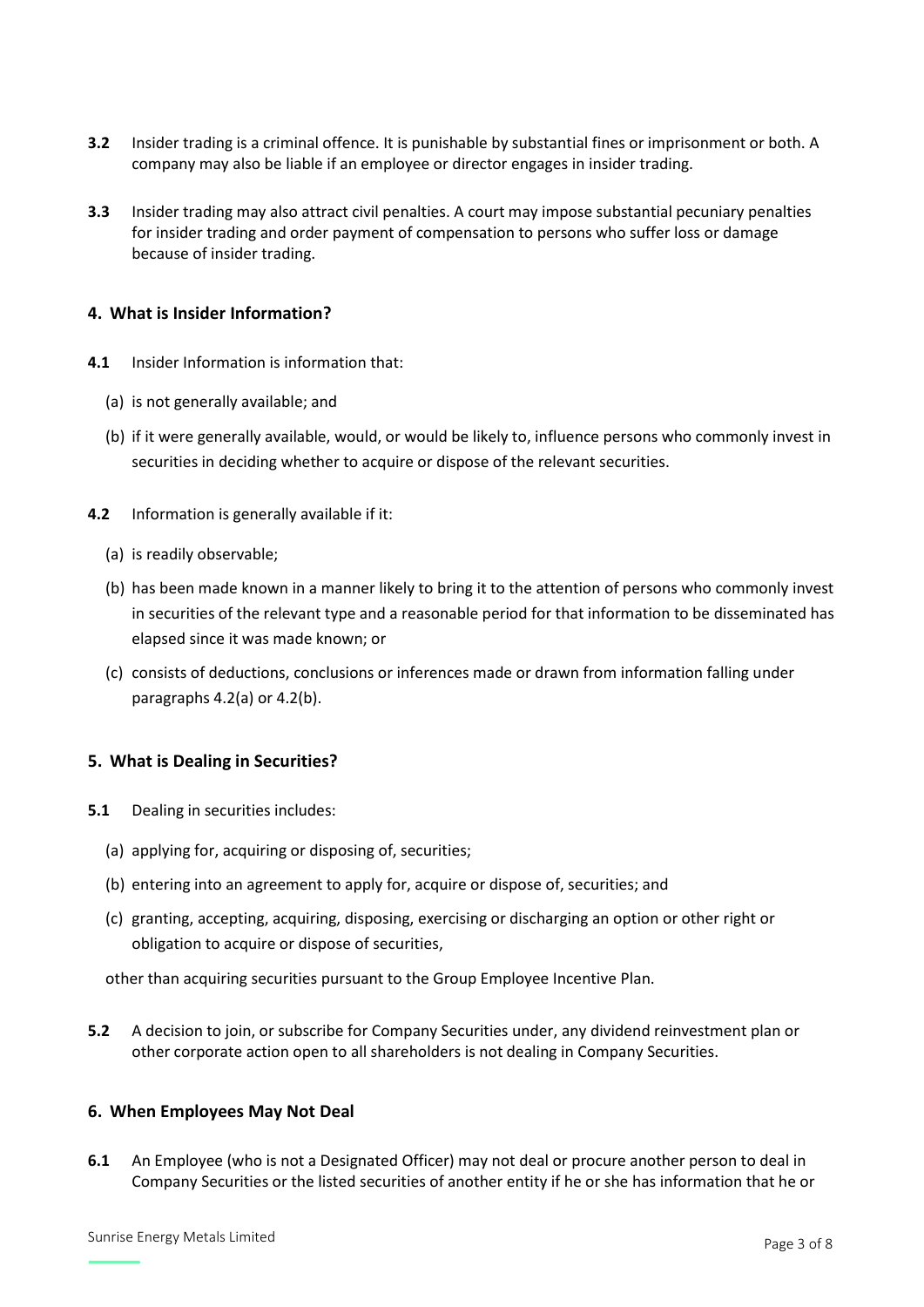she knows, or ought reasonably to know, is insider information in relation to Company Securities or those securities of the other entity.

**6.2** Subject to paragraph 10, Employees may not deal in Company Securities during a Blackout Period.

# **7. When a Designated Officer May Deal**

- **7.1** Subject to paragraph 8.1, a Designated Officer may only deal in Company Securities:
	- (a) during the Executive Trading Windows, so long as he or she immediately notifies the Approving Officer of the dealing; or
	- (b) outside the Executive Trading Windows (but, for the avoidance of doubt, not during a Blackout Period), if he or she has complied with paragraph 9.
- **7.2** A Designated Officer may deal in the listed securities of another entity if he or she does not have information that he or she knows, or ought reasonably to know, is insider information in relation to those securities.

# **8. When a Designated Officer May Not Deal**

- **8.1** A Designated Officer may not deal or procure another person to deal in Company Securities:
	- (a) if he or she has information that he or she knows, or ought reasonably to know, is insider information in relation to Company Securities;
	- (b) during a Blackout Period; or
	- (c) outside the Executive Trading Windows, if he or she has not complied with paragraph 9.
- **8.2** A Designated Officer may not deal or procure another person to deal in the listed securities of another entity if he or she has information that he or she knows, or ought reasonably to know, is insider information in relation to those securities.

# **9. Clearance from the Approving Officer**

- **9.1** Before dealing in Company Securities under paragraph 7.1(b), a Designated Officer must first obtain approval from the Approving Officer by completing and forwarding a Request for Approval to Deal in Company securities [Attachment A].
- **9.2** However, the Approving Officer may not give clearance under paragraph 9.1 if:
	- (a) there is a matter about which there is insider information in relation to Company Securities (whether or not the Designated Officer knows about the matter) when the Designated Officer requests clearance or proposes to deal in Company Securities; or
	- (b) the Approving Officer has any other reason to believe that the proposed dealing breaches this policy.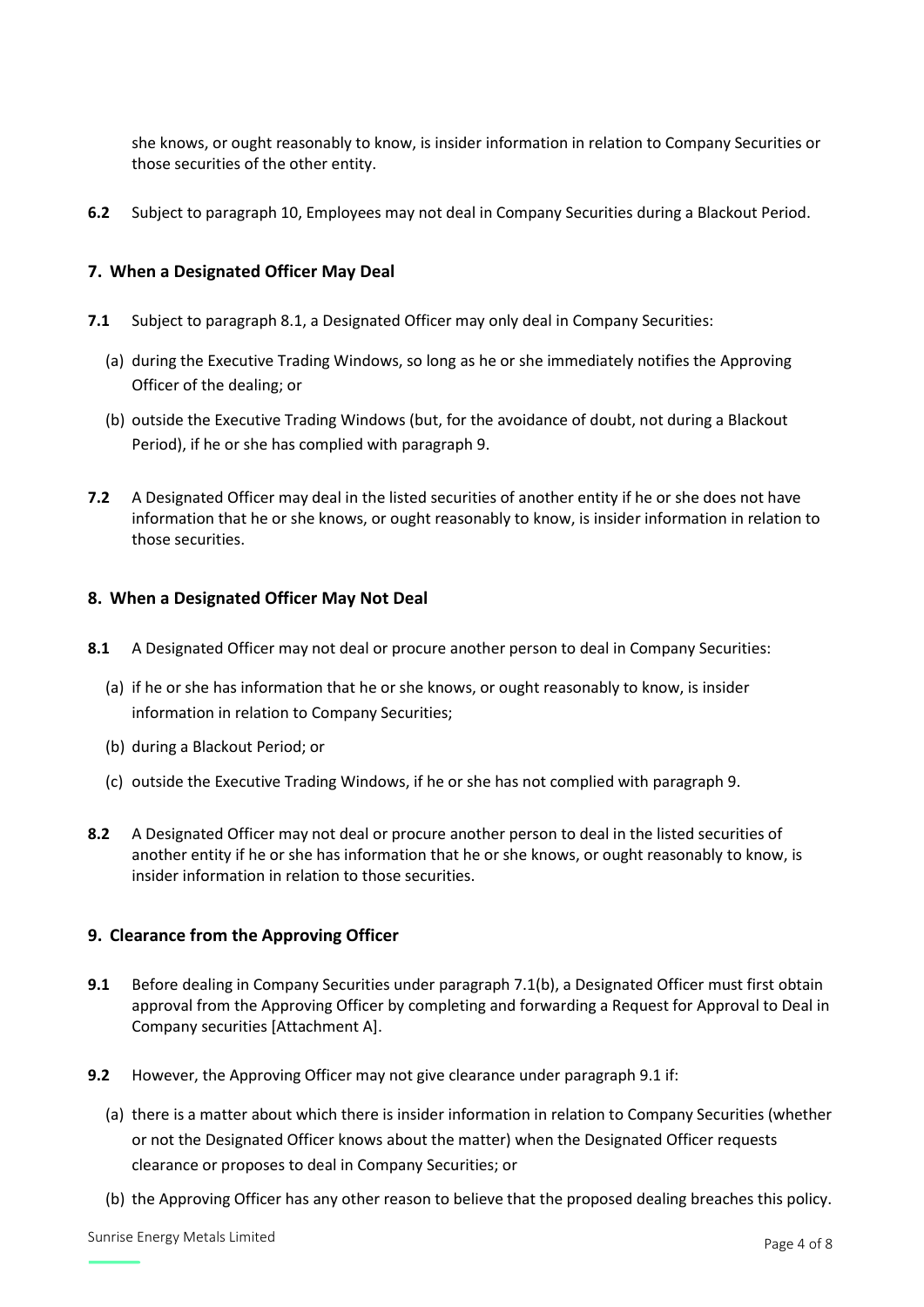#### **9.3** The Approving Officer must:

- (a) keep a written record of:
	- i. any information received from a Designated Officer in connection with this policy; and
	- ii. any clearance given under this policy; and
- (b) send a copy of the written record to the Company Secretary for keeping.
- **9.4** The Company Secretary must keep a file of any written record referred to in paragraph 9.3.

#### **10. Exceptional Circumstances**

- **10.1** The Approving Officer may give clearance for an Employee or Designated Officer to Deal in Company Securities in exceptional circumstances where the Employee or Designated Officer would otherwise not be able to do so under this policy. For example, if the Employee or Designated Officer has a pressing financial commitment that cannot otherwise be satisfied.
- **10.2** Before dealing in Company Securities pursuant to clause 10.1, an Employee or Designated Officer must first obtain approval from the Approving Officer by completing and forwarding a Request for Approval Form to Deal in Company securities [Attachment A].
- **10.3** The Approving Officer will decide if circumstances are exceptional.

#### **11. Dealing by Associates and Investment Managers**

- **11.1** If an Employee or Designated Officer may not deal in the Company Securities, he or she must prohibit any dealing in the Company Securities by:
	- (a) any associates; or
	- (b) any investment manager on their behalf or on behalf of any associates.
- **11.2** For the purposes of paragraph 11.1, a Designated Officer must:
	- (a) inform any investment manager or associate of the periods during which the Designated Officer may and may not deal in Company Securities; and
	- (b) request any investment manager or associate to inform the Designated Officer immediately after they have dealt in Company Securities.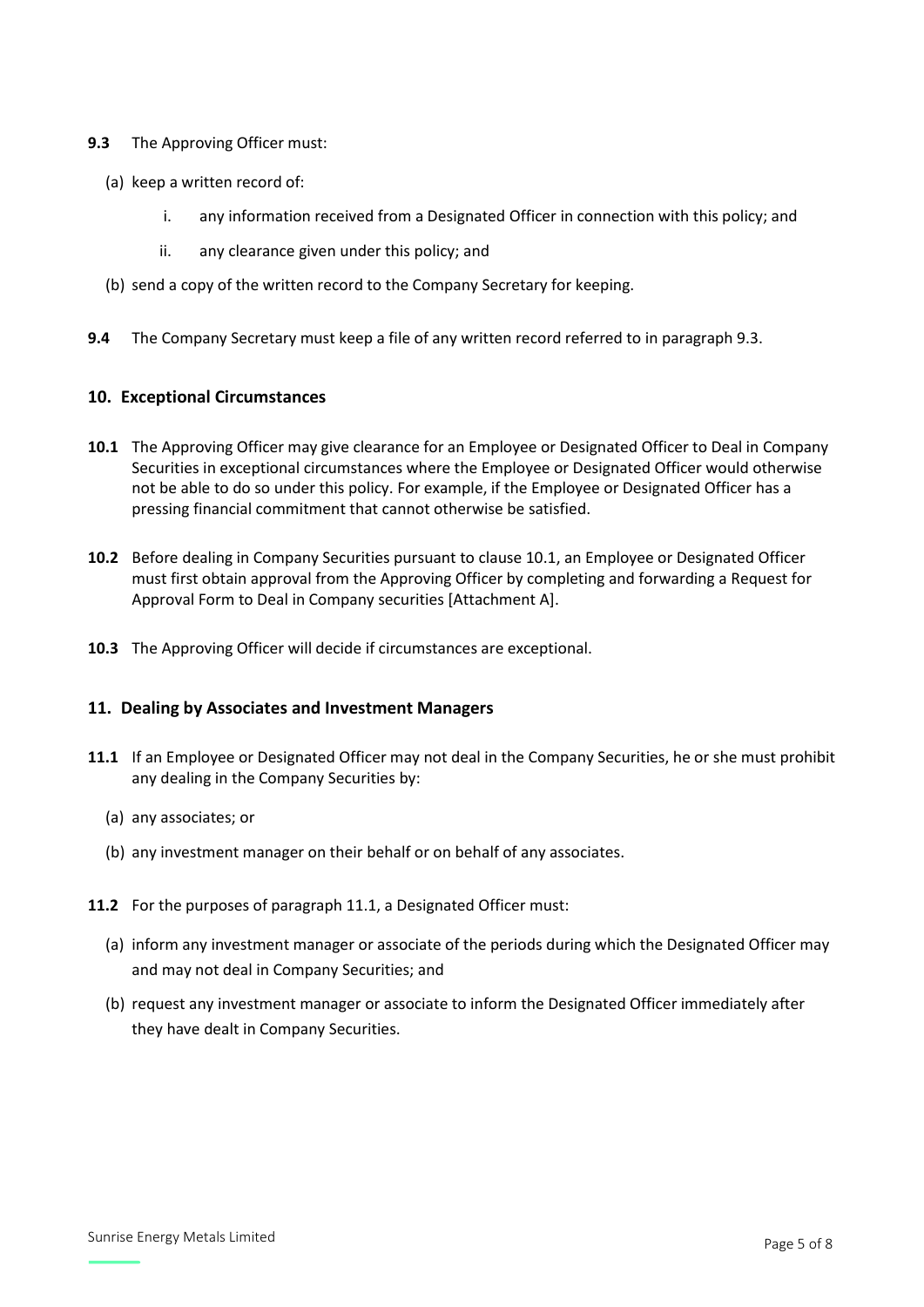**11.3** A Designated Officer does not have to comply with paragraphs 11.1 and 11.2 to the extent that to do so would breach their obligations of confidence to the Group.

#### **12. Communicating Insider Information**

- **12.1** If an Employee or Designated Officer has information that he or she knows, or ought reasonably to know, is insider information in relation to Company Securities or the listed securities of another entity, the Employee must not directly or indirectly communicate that information to another person if he or she knows, or ought reasonably to know, that the other person would or would be likely to:
	- (a) deal in Company Securities or those securities of the other entity; or
	- (b) procure another person to deal in Company Securities or the securities of the other entity.
- **12.2** An Employee must not inform colleagues (except the Approving Officer) about insider information or its details.

#### **13. Speculative Dealing**

**13.1** An Employee or Designated Officer may not deal in Company Securities on considerations of a shortterm nature.

#### **14. Dealing to limit Economic Risk**

Employees and Designated Officers are not permitted to enter into transactions (includes, but is not limited to, hedging arrangements, margin loans and / or share lending arrangements) in Company Securities (or any derivative thereof) which operate to limit the economic risk of holding any security in the Company or any vested or unvested entitlements to securities in the Company under any equity based remuneration schemes offered by the Company (or any member of the Group).

#### **15. Breach of Policy**

A breach of this policy by an Employee or Designated Officer is serious and may lead to disciplinary action, including dismissal in serious cases. It may also be a breach of the law.

#### **16. Distribution of Policy**

This policy must be distributed to all Employees and Designated Officers.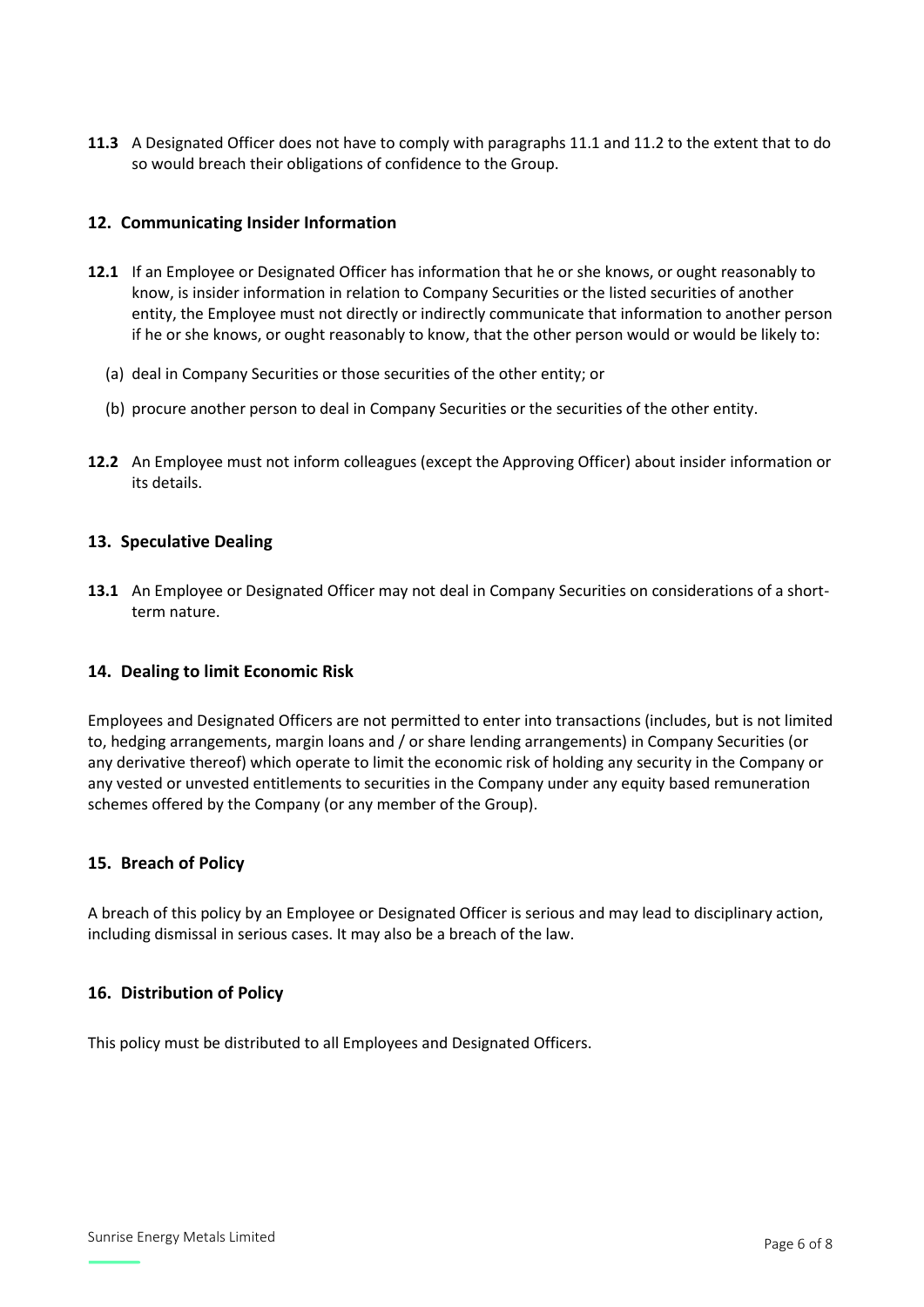# **17. Assistance and Additional Information**

Employees who are unsure about any information they may have in their possession, and whether they can use that information for dealing in securities, should contact their Approving Officer.

# **18. Approved and Adopted**

This policy was approved and adopted by the Board on 27 May 2022.

#### **19. Acceptance**

I confirm that I have read and understood the Share Trading Policy and agree to abide by the conditions stated.

Signed: \_\_\_\_\_\_\_\_\_\_\_\_\_\_\_\_\_\_\_\_\_\_\_\_\_\_\_\_\_\_\_\_\_\_\_\_\_\_\_\_\_

Name: \_\_\_\_\_\_\_\_\_\_\_\_\_\_\_\_\_\_\_\_\_\_\_\_\_\_\_\_\_\_\_\_\_\_\_\_\_\_\_\_\_

Date: \_\_\_\_\_\_\_\_\_\_\_\_\_\_\_\_\_\_\_\_\_\_\_\_\_\_\_\_\_\_\_\_\_\_\_\_\_\_\_\_\_